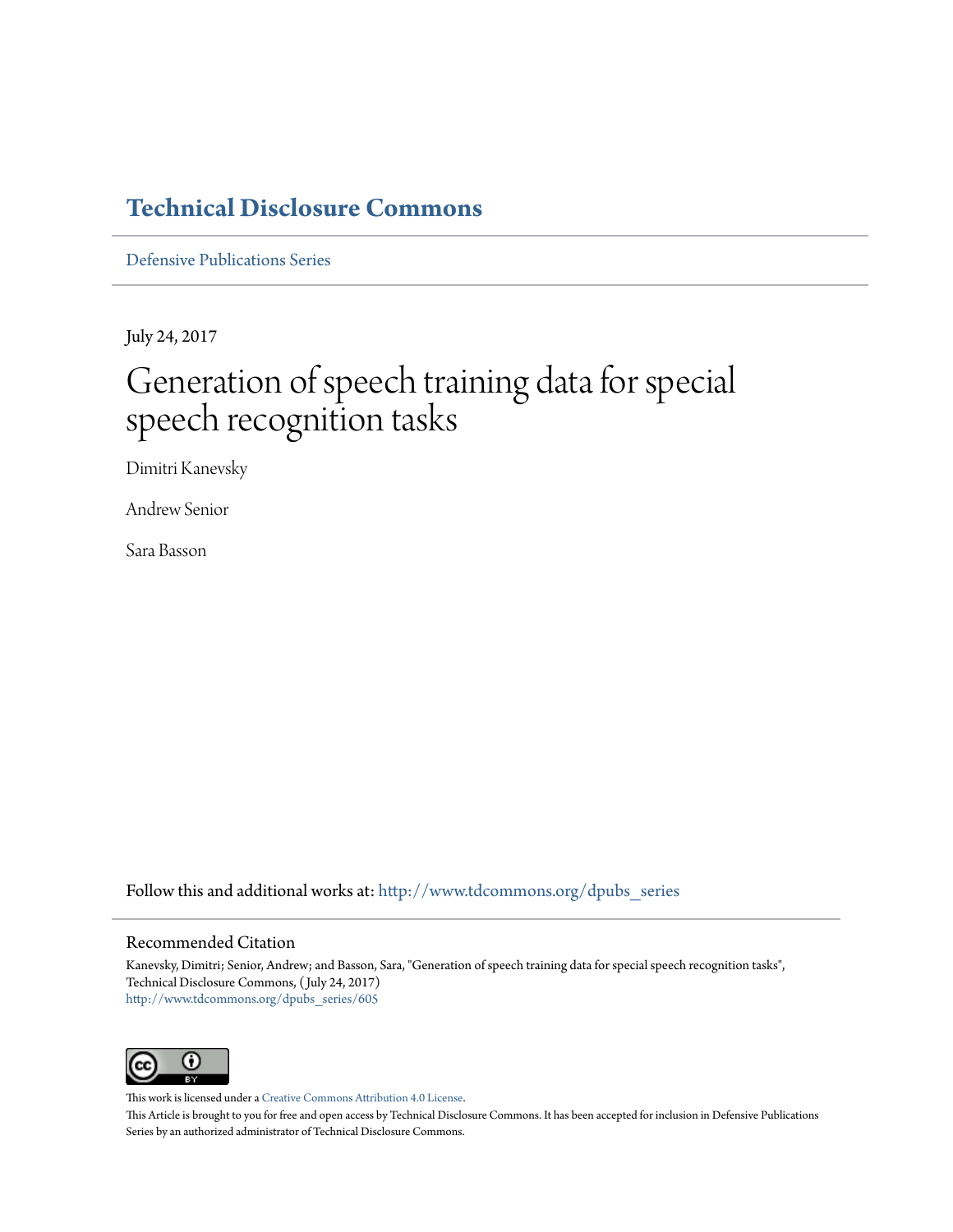#### **Generation of speech training data for special speech recognition tasks**

#### ABSTRACT

Speech recognition is widely used as a voice-user interface in several settings, e.g., interactive voice response, virtual personal assistants, transcription, translation applications, etc. Although speech recognition technology has advanced far enough to be useful to a sizeable number of human speakers, there are still populations that cannot take full advantage of speech recognition. For example, people with impaired speech, speakers of rare languages or dialects, with strong accents, etc. have difficulty using an application that uses speech recognition. The reason for such user difficulty is that there is insufficient data to train an automatic speech recognizer to recognize such relatively rare speech. This disclosure describes techniques for creating a large training set out of a small set of speech samples. Acoustic and linguistic features peculiar to a class of speakers are extracted out of a small set of their speech samples, with their consent and permission. These features presented as constraints to a speech synthesizer in order to generate a larger training set.

#### KEYWORDS

- Non-standard speech
- Impaired speech
- Accented speech
- Speech recognition
- Training-set generation
- Speech synthesis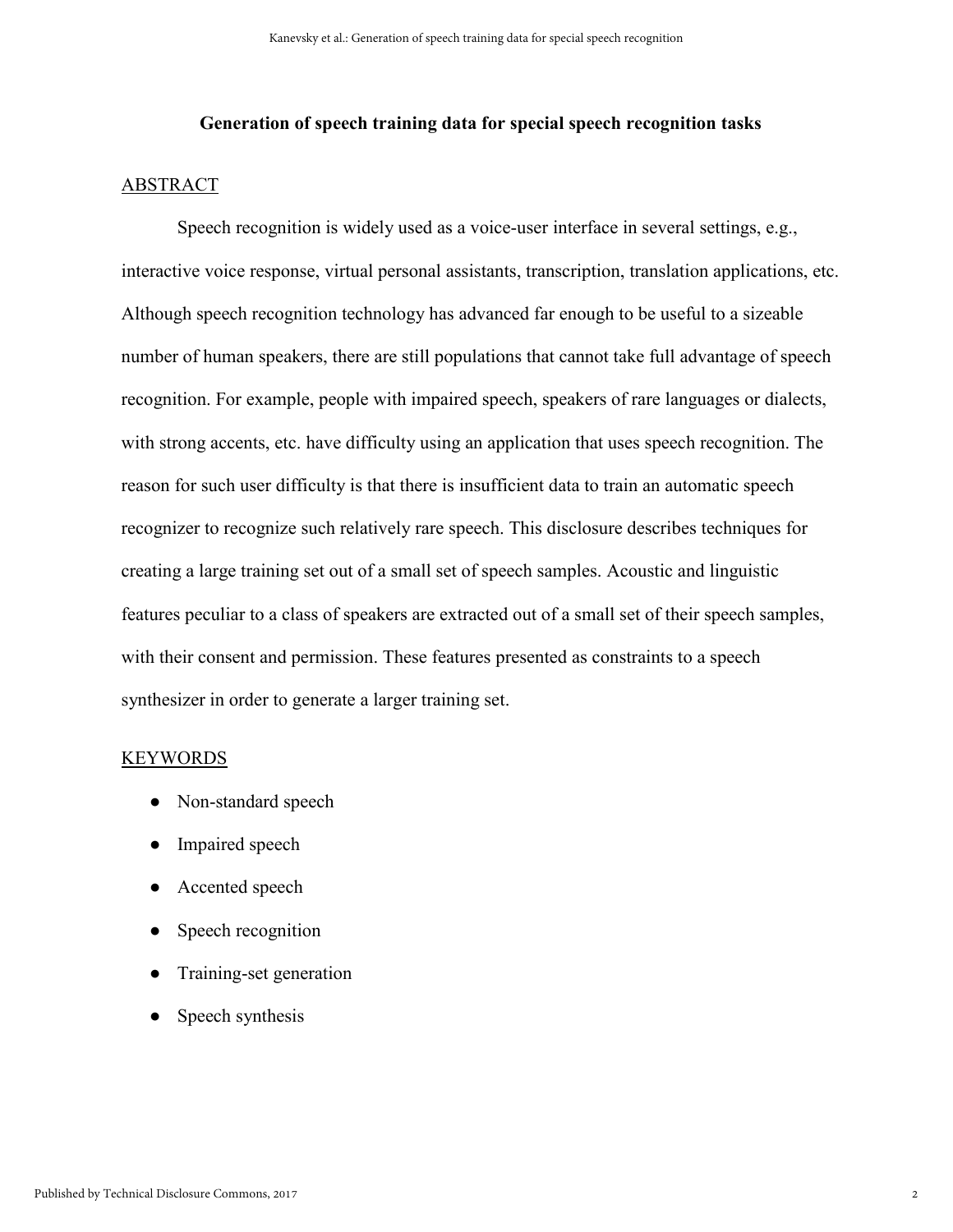#### BACKGROUND

There are populations of human speakers whose speech is difficult to be processed by automatic speech recognizers. These are, for example, populations that speak rare languages, unusual dialects, have impaired speech (e.g., those who've suffered strokes, who stutter, or who have deaf characteristics in their speech), have strong accents etc. At the same time, voice interface to the computer is becoming increasingly popular, e.g., in the form of virtual personal assistants; yet it is not accessible to the above-described classes of users. The class of people with impaired speech is estimated as being tens of millions in the United States alone. If the voice-user interface is not tailored to this class of people, then they will be shut out from using this emerging and potentially pervasive technology.

A principal challenge in getting automatic speech recognizers to recognize speech of a specific, "non-standard" type, e.g., from populations as listed above, is to get a training dataset large enough to train the speech recognizer. An automatic speech recognizer, based for example on neural networks, requires thousands of hours of voice data for training purposes. It is difficult to collect such large amounts of data for each distinct type of speech disorder, thick accent or rare language.

#### **DESCRIPTION**

This disclosure describes techniques to efficiently generate training data so as to enable training of speech recognizers in non-standard speech types. A small, representative sample of the non-standard speech type, e.g., comprising a particular speech impairment such as Broca's aphasia, is used to create a set of characterizing acoustic features. These features are then placed as constraints to a speech synthesizer, which generates a larger set of raw-audio speech samples with characteristics closely corresponding to the original, smaller set of speech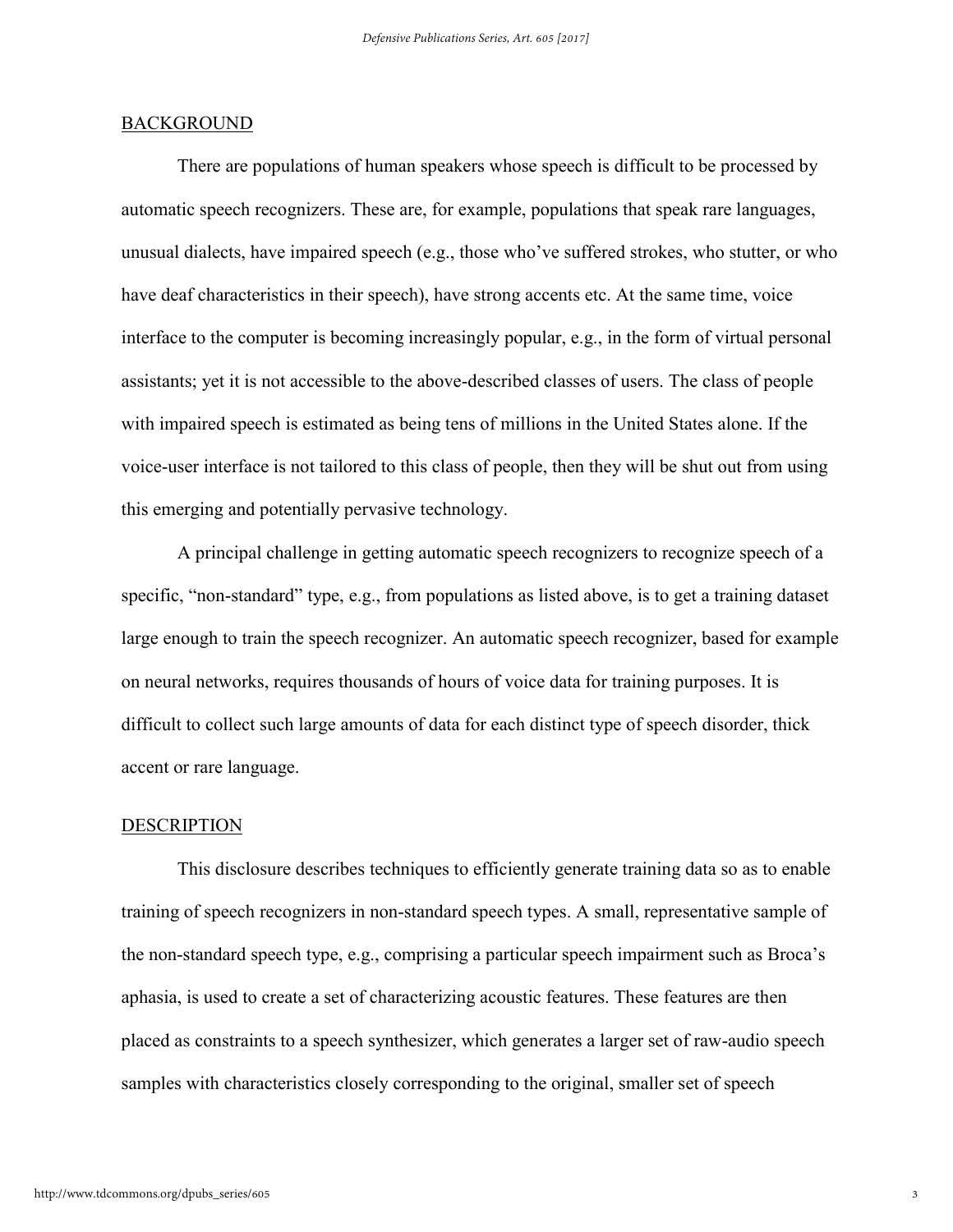samples. This larger set of speech samples serves as a data corpus to train speech recognizers to recognize speech originating from a speaker of the non-standard speech type.



## **Fig. 1: Analyzing speech samples of a smaller ("original") training set in order to obtain acoustic and/or linguistic features**

Fig. 1 illustrates an example process by which acoustic and/or linguistic features are extracted out of samples of a non-standard speech type. A feature extractor (102) processes speech samples from an original training set (104) and extracts acoustic and/or linguistic features (106). The speech samples 104 are "original" in the sense that they are samples from actual non-standard human speakers of a particular type (e.g., accented, rare language, speech impaired, deaf characteristics, etc.), where the samples are taken with the speakers' consent and permission, and anonymized.

As explained previously, such samples taken directly from human speakers are typically of small size, generally not enough to train a speech recognizer. The output of the feature extractor is a set of acoustic features, represented mathematically by a set of vectors, e.g., *x1*, *x<sup>2</sup> , … , xt* . Linguistic features, denoted *L1*, *L2 , … , Lt* are associated with the acoustic features. The association of acoustic with linguistic features is represented by writing associated features in pairs, e.g.,  $(x_1, L_1)$ ;  $(x_2, L_2)$ ; …;  $(x_t, L_t)$ . As an example, if a standard speaker of English utters the sentence "I go home," then  $L_1$  equals "I",  $L_2$  equals "go", and  $L_3$  equals "home." A person with certain types of aphasia might say "I ... home," where the ellipsis denotes a gap in speech.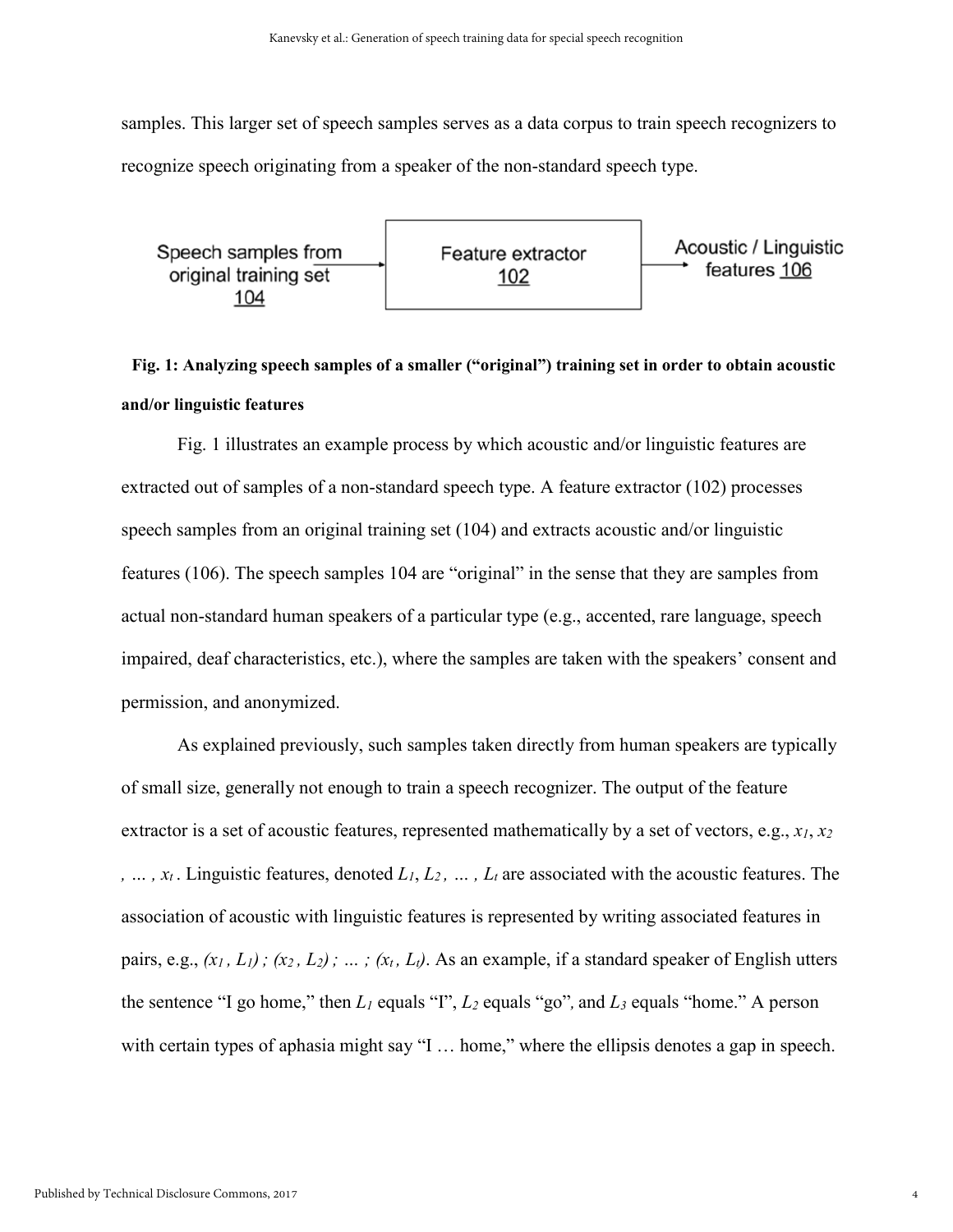In this case, the linguistic features are as follows: *L<sup>1</sup>* equals "I", *L<sup>2</sup>* equals "..."*,* and *L<sup>3</sup>* equals "home."



#### **Fig. 2: Generating a larger training set using a synthesizer**

Fig. 2 illustrates the generation of a larger training set using a speech synthesizer (202). The speech synthesizer is fed with an input (204), and it synthesizes speech (206) subject to constraints established by the just-found acoustic/linguistic features (106) of the non-standard speech. The input 204 could be, for example, text, or it could be speech samples from the original training set.

An illustrative example of a speech synthesizer is the Wavenet speech synthesizer[1]. Wavenet uses deep neural networks to generate raw audio waveforms. Wavenet allows creation of speech samples satisfying some constraints, e.g., linguistic or acoustic, derived from a small number of speech samples.

This set of speech samples generated by speech synthesizer 202, e.g., a Wavenet speech synthesizer, is tailored to the specifics of the non-standard speech type, since it is generated under constraints originating from features of the non-standard speech. Speech samples generated by speech synthesizer 202 can be used as a speech data corpus to train acoustic models for speech recognition purposes. For example, "stutter" features (repetitions, short/long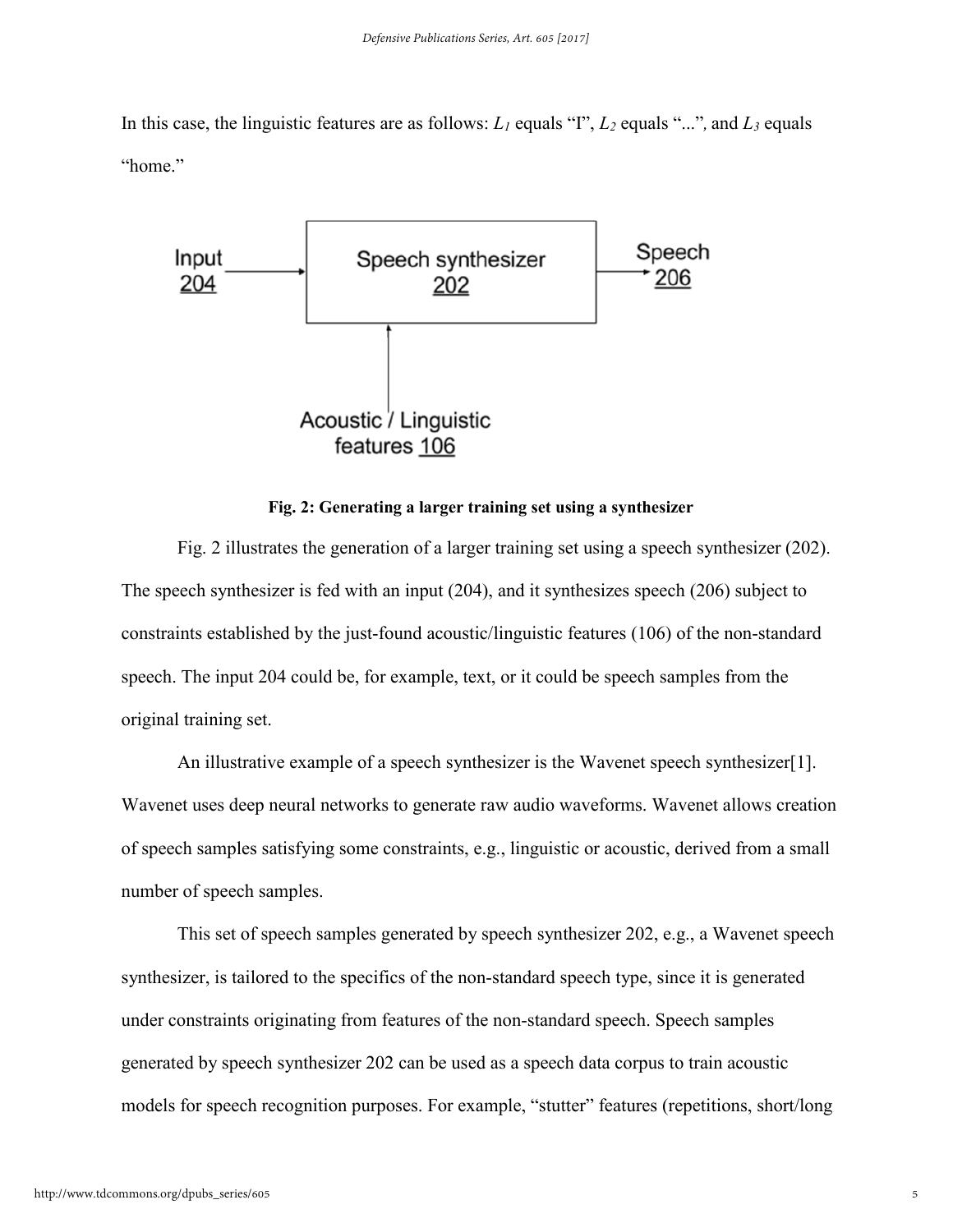pauses) can be added as a linguistic constraint into a general set of linguistic features that are used to condition the generation of audio features for training acoustic models.

Other speech disorders could also be represented as specific linguistic constraints. For example, after strokes, people with Broca's aphasia may have language that is reduced to disjointed words. Sentence construction is poor, and the speaker omits function words and inflections (bound morphemes). A person with expressive aphasia might say "Daughter ... College ... Smart ... Good ... Good." Content words, e.g., nouns, verbs, etc., may be used in speech, but sentences are difficult to produce due to problems with grammar, resulting in "telegraphic speech." Again, "expressive aphasia" could be added as a linguistic constraint to the speech synthesizer in order to generate speech, and hence training data, that is representative of speech affected by that condition.

New virtual speakers could be generated by embedding multiple speakers into the synthesizer. Varying the embedding level of each constituent speaker would generate a variety of new speakers. A virtual speaker's label, e.g., constraint, may be augmented with a certain condition, e.g., stutter, Broca's aphasia, etc., so that training may be performed on multispeaker data. By turning on or off a virtual speaker's constraint one could generate speech with and without impairment, accent, etc. Thus, one synthesizes non-standard speech as it would be spoken by individuals with a speech condition as if they didn't have that condition.

Similar to machine translations between natural languages, one could use the framework described herein to automatically learn translations within the linguistic domain. For example, using a seq2seq model one could transform stuttered speech to fluent speech prior to synthesis. The opposite process is operative during speech recognition; for example, stuttered speech is decoded to fluent speech using, for example a maximum a posteriori method.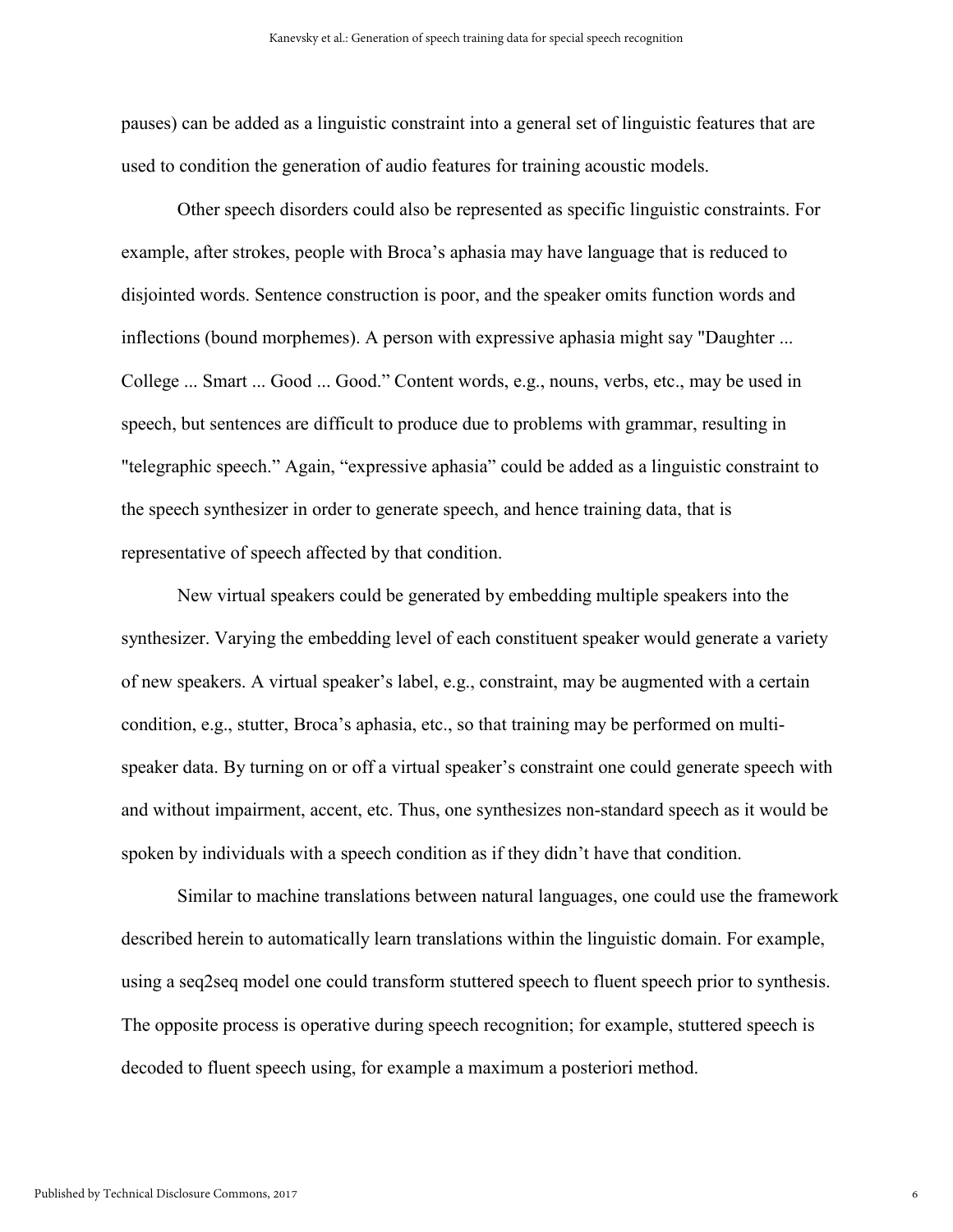In another scenario, a large training set could be created by randomly transforming existing training data, with constraints on the transformations that reflect specific speech conditions.

Techniques described herein, e.g., the generation of a large set of speech samples with a specific non-standard speech condition, the mixing of speech with and without impairment, the translation of speech between impaired and fluent, etc., enable speech recognition developers to generate training data with specific linguistic or acoustic characteristics. The techniques also allow control of the amount of each such characteristic in the training data.

Where neural networks are used in this disclosure, e.g., in the speech synthesizer, etc., the neural network includes a group of connected nodes, referred to as neurons or perceptrons. A neural network can be organized into one or more layers. Neural networks that include multiple layers can be referred to as "deep" networks. A deep network can include an input layer, an output layer, and one or more hidden layers positioned between the input layer and the output layer. The nodes of the neural network can be connected or non-fully connected. Other types of neural networks, e.g., feed-forward neural networks, recurrent neural networks, convolutional neural networks, deep Boltzmann machines, deep belief networks, stacked autoencoders, etc. can be used. Any of the neural networks listed above can be combined (e.g., stacked) to form more complex networks.

In situations in which certain implementations discussed herein may collect or use personal information about speakers or users (e.g., user data, user's speech, information about a user's social network, user's location and time at the location, user's biometric information, user's activities, user's online history and demographic information), users are provided with one or more opportunities to control whether information is collected, whether the personal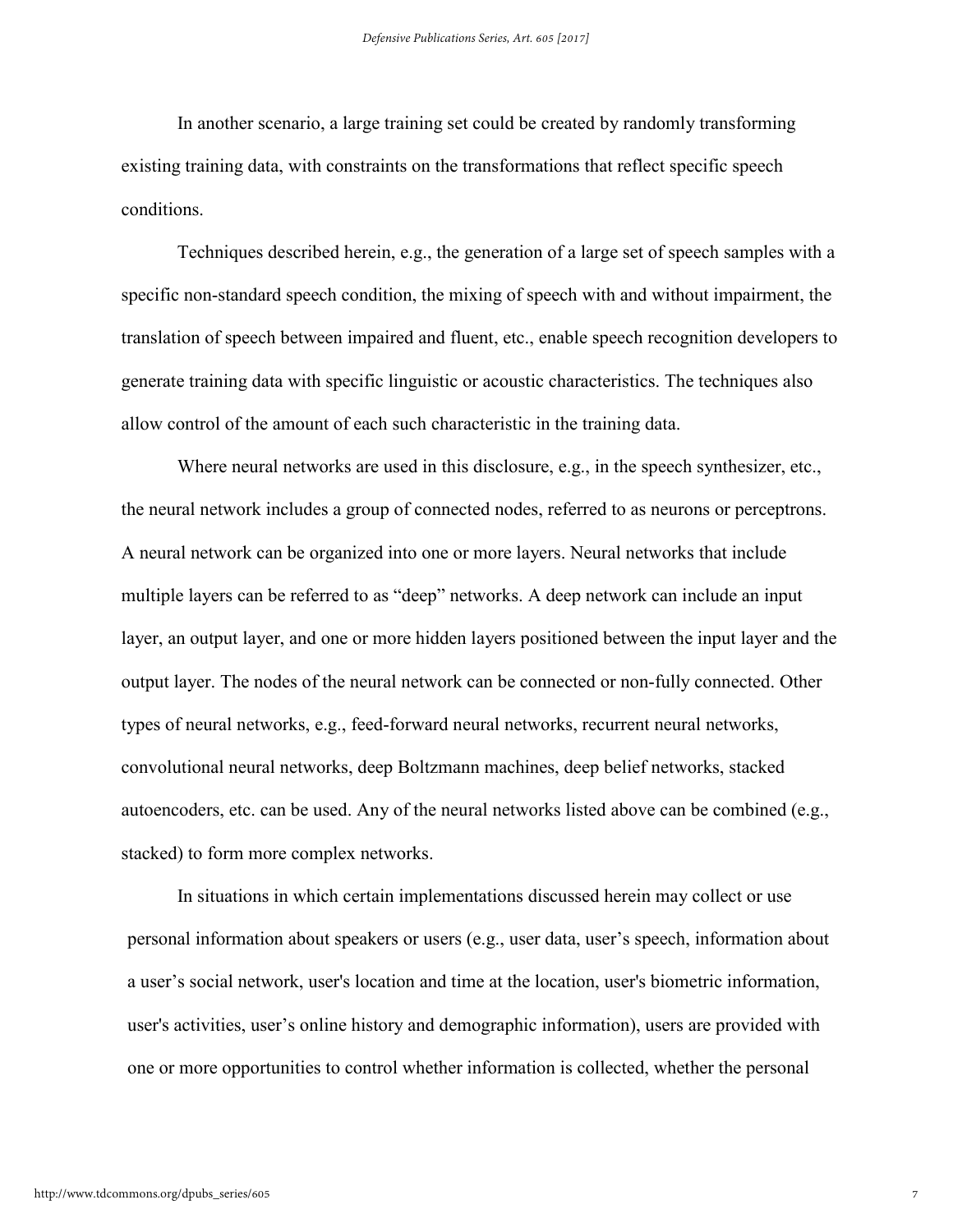information is stored, whether the personal information is used, and how the information is collected about the user, stored and used. That is, the systems and methods discussed herein collect, store and/or use user personal information specifically upon receiving explicit authorization from the relevant users to do so. For example, a user is provided with control over whether programs or features collect user information about that particular user or other users relevant to the program or feature. Each user for which personal information is to be collected is presented with one or more options to allow control over the information collection relevant to that user, to provide permission or authorization as to whether the information is collected and as to which portions of the information are to be collected. For example, users can be provided with one or more such control options over a communication network. In addition, certain data may be treated in one or more ways before it is stored or used so that personally identifiable information is removed. As one example, a user's identity may be treated so that no personally identifiable information can be determined. As another example, a user's geographic location may be generalized to a larger region so that the user's particular location cannot be determined.

#### **CONCLUSION**

Automatic speech recognition systems have difficulty recognizing "non-standard" speech, e.g., speech with impairments, thick accents, etc. Speech recognizers do not work well with non-standard speech types due to the lack of sufficiently large amounts of non-standard training speech data. Techniques of this disclosure enable the creation of a large training dataset having a specific speech condition (e.g., speech impairment, accent, etc.) from a small initial training set. The small initial training set is analyzed in order to extract features (or models) characteristic to the speech condition. These features are used to constrain a speech synthesizer